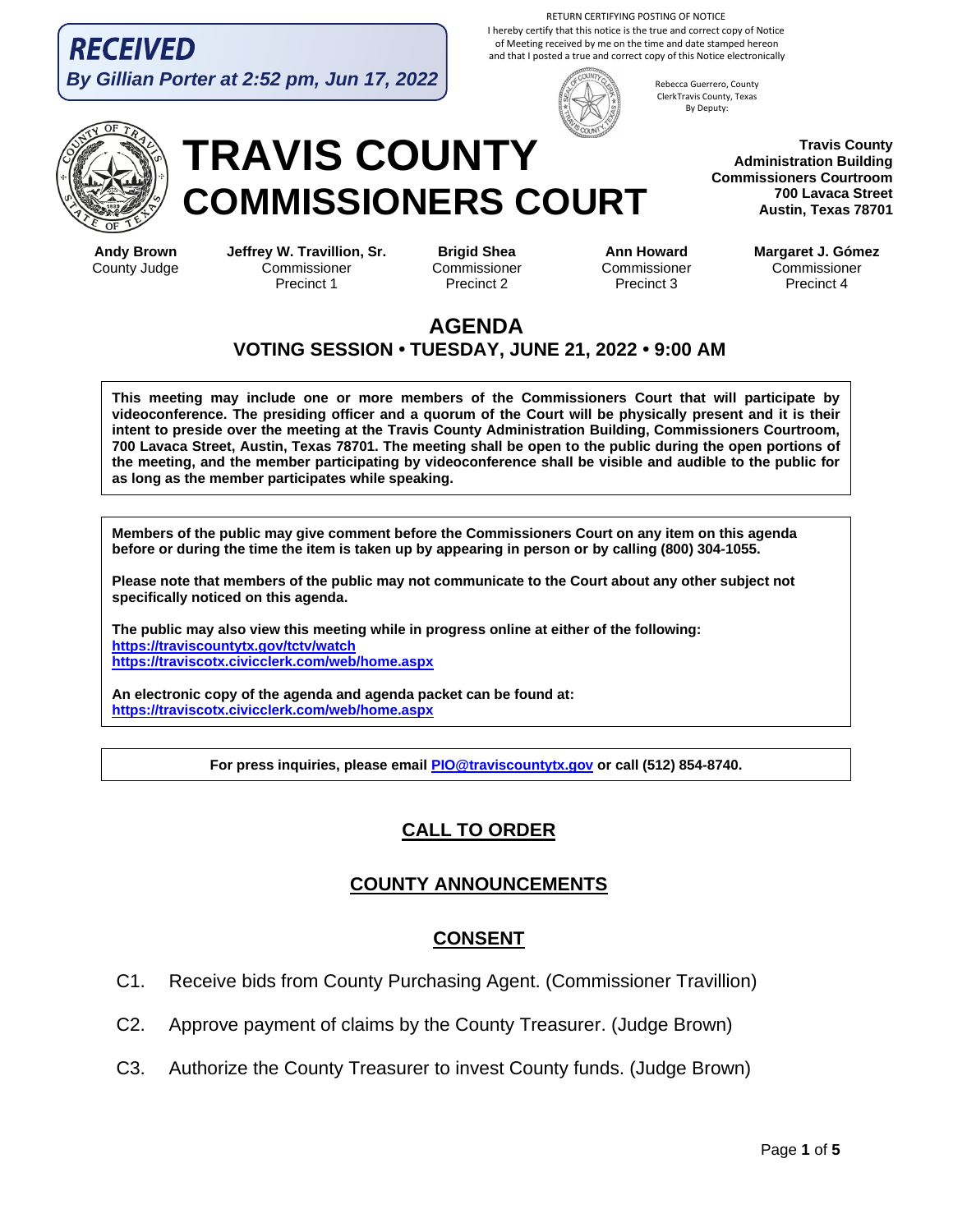C4. Approve the minutes for the Voting Sessions of May 17 and June 7 &14, 2022. (Judge Brown)

## **AUDITOR**

- 1. Receive revenue and expenditure reports, and other statutorily required reports, for the month of April 2022 from the County Auditor's Office. The reports are submitted electronically as allowed by Local Government Code § 114.023 (a) and prescribed by the County Auditor. (Judge Brown)
- 2. Receive FY 2021 financial audit reports for Emergency Services District 1-17. (Judge Brown)

#### **EMERGENCY SERVICES**

- 3. Consider and take appropriate action regarding the following:
	- A. Outdoor burning in the unincorporated areas of Travis County
	- B. County response to natural disaster or other emergency (Judge Brown)
- 4. Receive briefing and take appropriate action regarding items related to the County's response to and recovery from COVID-19, including but not limited to:
	- A. Vaccine distribution, operations, and associated agreements
	- B. Periodic update from the Austin/Travis County Public Health Authority
	- C. Other necessary measures and actions, including any legal actions, steps, orders, policies, or communications related to COVID-19 and measures necessary to protect public health and safety of employees and residents (Judge Brown)

#### **HEALTH & HUMAN SERVICES**

- 5. Consider and take appropriate action to approve and ratify Modification 11 to the FY22 System of Care interlocal agreement with Integral Care. (Judge Brown & Commissioner Gómez)
- 6. Consider and take appropriate action to approve a draft of the Travis County CDBG PY22 Action Plan to be posted for public comment. (Judge Brown & Commissioner Gómez)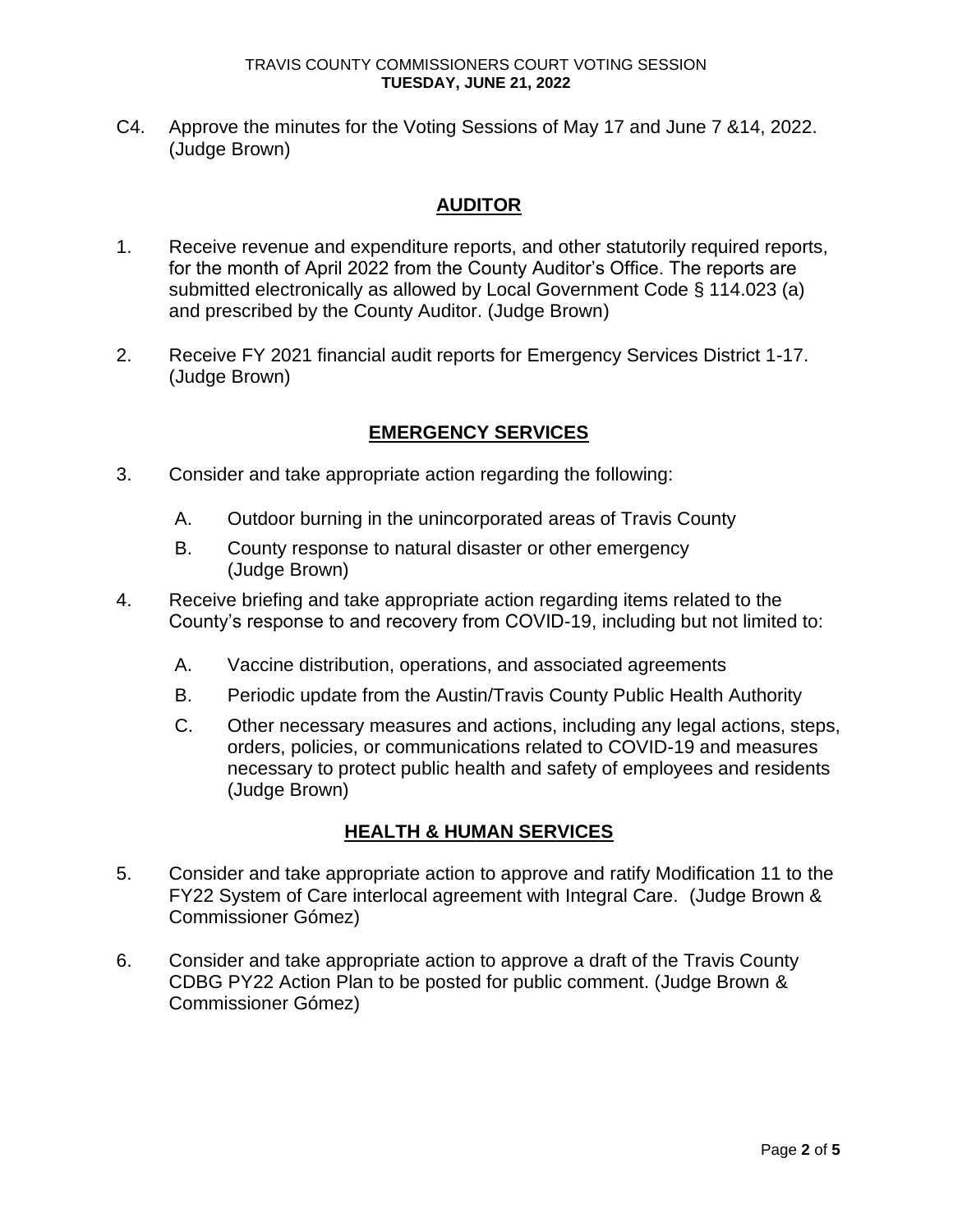- 7. Consider and take appropriate action to approve the public comment draft of the substantially amended PY19-23 ConPlan and CDBG PY19 Action Plan for the proposed inclusion of new CDBG-CV (COVID-19) projects to be funded with CDBG-CV round 3 grant funds, and for a few updates to information regarding several of the current CDBG-CV projects. (Judge Brown & Commissioner Gómez)
- 8. Consider and take appropriate action to approve and ratify a second budget amendment for the Texas Department of Housing and Community Affairs (TDHCA) Community Development Block Grant CARES Act (CDBG-CV) Contract No. 70300001017 for \$415,000 to administer the Texas Emergency Mortgage Assistance Program (TEMAP) to homeowners in Travis County (excluding the City of Austin's jurisdiction). (Judge Brown & Commissioner Gómez)

# **PLANNING & BUDGET**

- 9. Consider and take appropriate action on the following grant programs, applications, contracts and related special budgets, and permissions to continue:
	- A. Annual Application to the National School Lunch Program and Commodities Program in Juvenile Probation
	- B. Annual Contract with the Texas Indigent Defense Commission for the Formula Grant in Criminal Courts
	- C. Annual Contract with Reliant Energy for the CARE Program Grant in Health and Human Services
	- D. Contract amendment to the CARE Program Grant in Health and Human Services to Increase Grant Award by \$1,000
	- E. Contract amendment to the Onion Creek Confluence Trail Grant in Transportation and Natural Resources to extend the grant period an additional two years (Commissioner Gómez)
- 10. Consider and take appropriate action on budget amendments, transfers, and discussion items. (Commissioner Gómez)

## **TECHNOLOGY & OPERATIONS**

- 11. Consider and take appropriate action on the following Personnel Amendments:
	- A. Routine Personnel Actions
	- B. Non-Routine Personnel Actions (Commissioners Travillion & Gómez)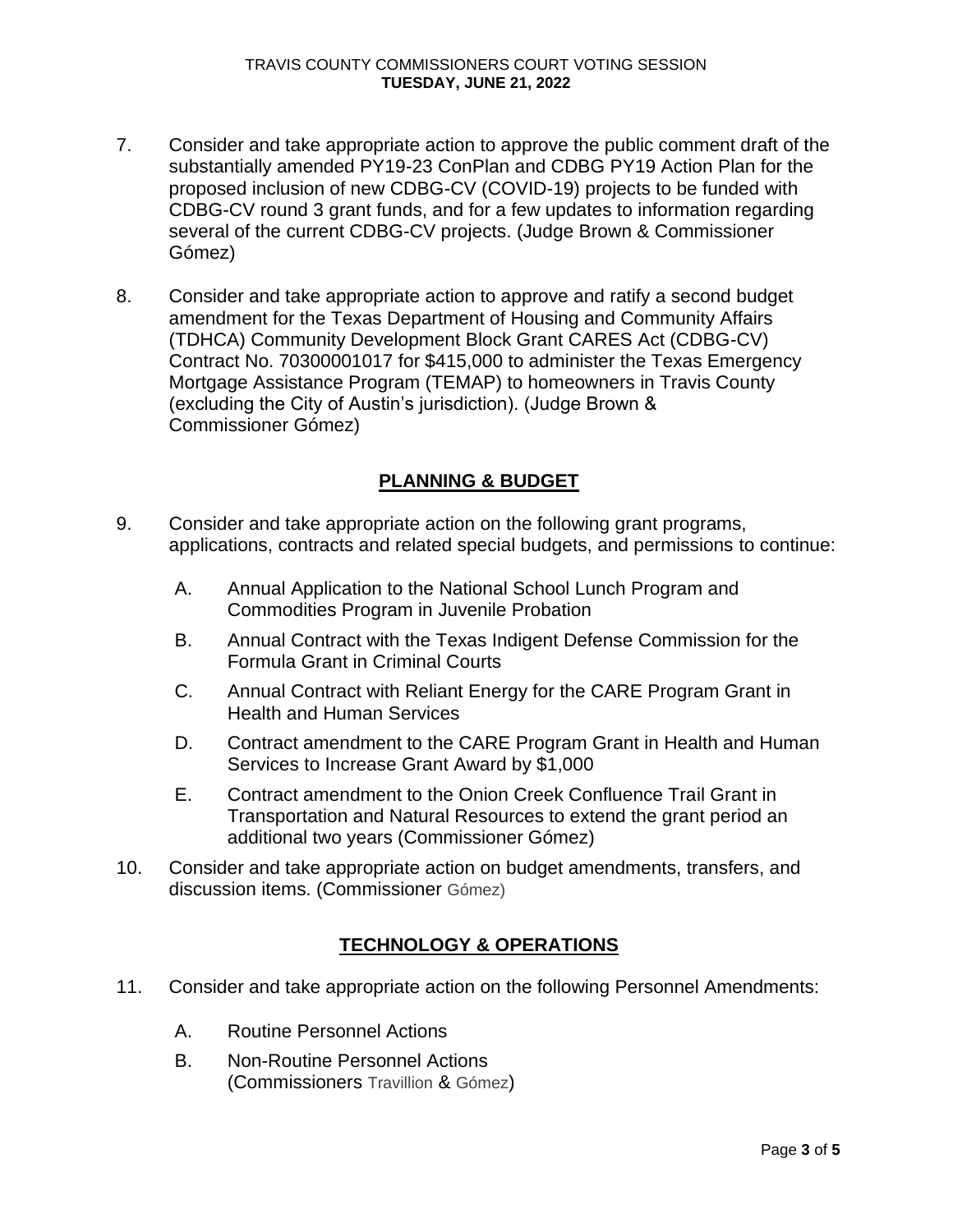#### TRAVIS COUNTY COMMISSIONERS COURT VOTING SESSION **TUESDAY, JUNE 21, 2022**

12. Consider and take appropriate action to create a new job (Sheriff Deputy – Facilities) on the TCSO POPS scale in pay grade 84. (Commissioners Travillion & Gómez)

#### **TRANSPORTATION & NATURAL RESOURCES**

- 13. Consider and take appropriate action on a Traffic Mitigation Agreement between Shelby Ranch Investment, LP, and Travis County for traffic mitigation associated with the Shelby Ranch Residential Development in Precinct Three. (Commissioner Howard)
- 14. Consider and take appropriate action regarding a request for partial plat vacation of Entrada Phase 4 Lots 25-33 Block K (Vacation – nine lots – 1.206 acres – Lyndora Lane at Entrada Tranquila Way - City of Austin's two-mile ETJ.) (Commissioner Shea)
- 15. Consider and take appropriate action regarding an exemption from platting requirements for the Pflugerville RV Park in Precinct One. (Commissioner Travillion)
- 16. Consider and take appropriate action to adopt a resolution authorizing the use of Eminent Domain to acquire a ±0.0184 acre permanent slope easement (Parcel 2E), a ±0.0118 acre temporary construction easement (Parcel 2TEa), and a ±0.0301 acre temporary construction easement (Parcel 2TEb), owned by the City of Austin, located along the Southeast line of Old San Antonio Road, just north of Onion Creek, as described by metes and bounds in Exhibit "A", and illustrated in Exhibits "B" and "C" attached to the Resolution, for the public purpose of constructing, reconstructing, maintaining, and operating a bike lane in connection with the Old San Antonio Road Bike Lane Project. (Commissioner Howard)

## **ADJOURN**